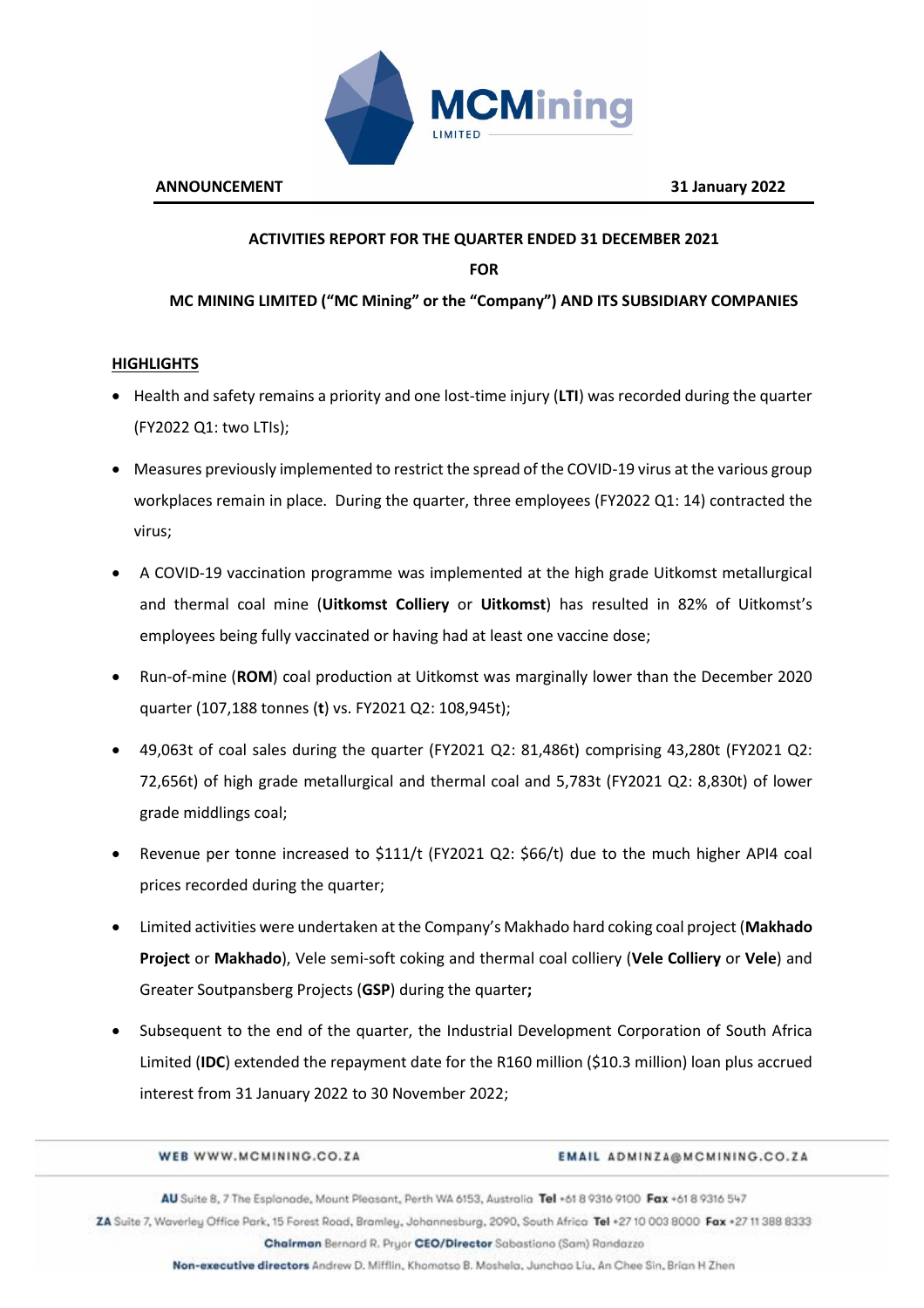- The terminal drawdown date of the additional R245 million (\$15.8 million) IDC term loan for the development of Phase 1 of Makhado was extended from 31 January 2022 to 30 November 2022, with the drawdown remaining subject to the IDC re-affirming its due diligence;
- Makhado Project composite debt/equity funding initiatives, including detailed due diligence processes by potential funders, continued during the quarter;
- Appointment of shareholder representative Non-Executive Director Mr Junchao Liu, following the retirement of Mr Shangren Ding; and
- Available cash and facilities at quarter-end was \$3.2 million (\$3.5 million at 30 September 2021) and restricted cash was \$0.03 million.

## **COMMENTARY**

A number of parties are continuing their due diligence review for providing the balance of the funding required by the Company to develop Makhado. MC Mining remains confident that the parties taking part in the process will commit the necessary funds to complete the funding package, anticipated to be finalised during H1 CY2022. The Company is progressing several alternative strategies to raise additional funding including, but not limited to, the issue of new equity for cash in MC Mining or subsidiary companies, or further debt funding

## **COVID-19**

The health and safety of the MC Mining group's employees and its contractors is a priority and measures previously implemented to restrict the spread of COVID-19 remain in place. During the quarter, two Uitkomst employees tested positive for the virus (FY2022 Q1: 14 positive tests). One positive COVID-19 case was reported at the Makhado Project and no cases were recorded at the Vele or GSP projects.

### **Uitkomst Colliery – Utrecht Coalfields (70% owned)**

One LTI recorded during the quarter (FY2022 Q1: two LTIs).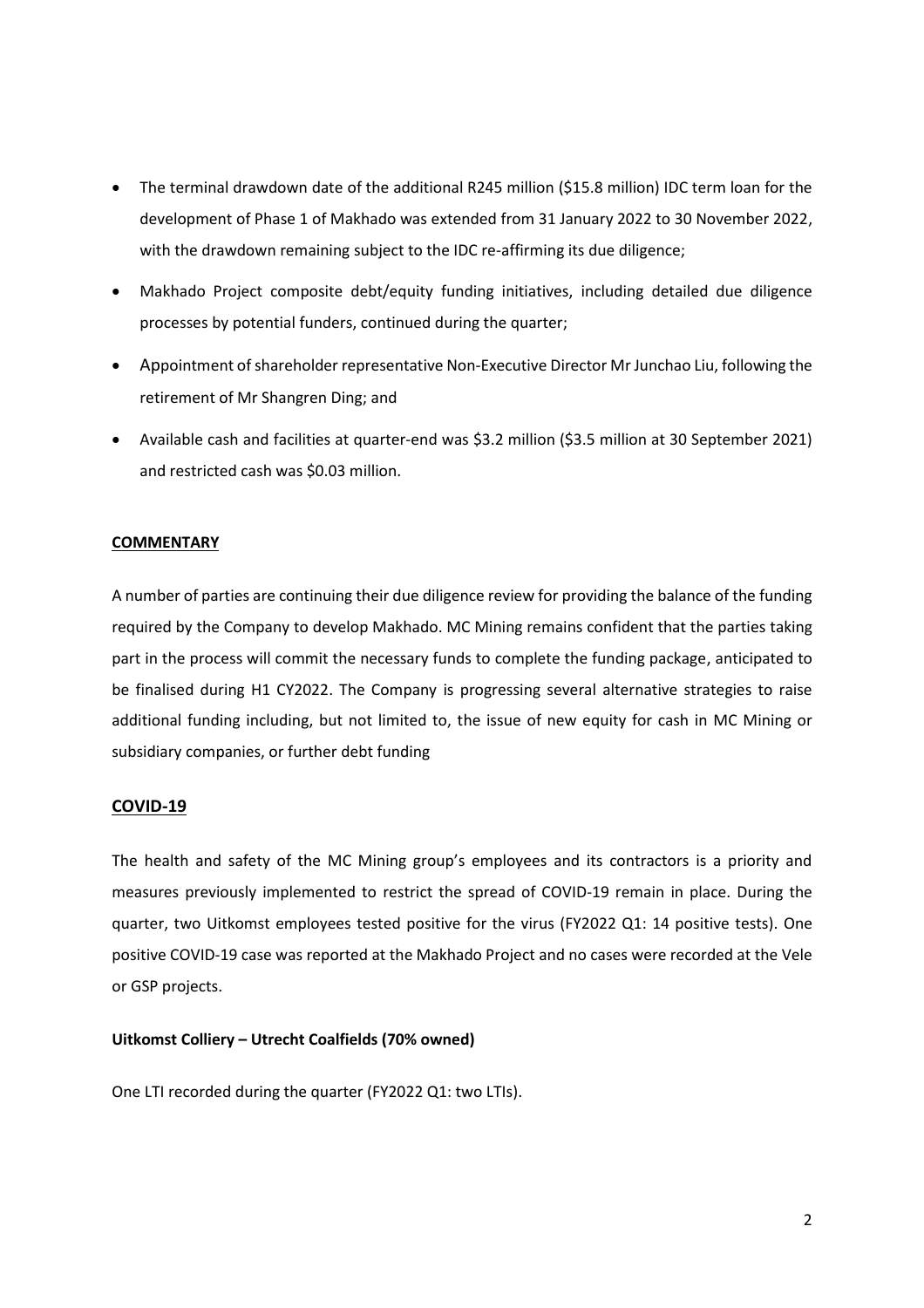The Uitkomst Colliery generated 107,188t of ROM coal during the quarter, 2% lower than the comparative Q2 FY2021 (108,945t). The marginal decline is attributable to the suspension of mining for three shifts following production constraints at Uitkomst's explosives supplier, resulting in three lost underground mining shifts reducing ROM coal production of approximately 3,000t.

Operational challenges at Uitkomst's largest customer from early November 2021 led to sales of high grade duff and peas being 40% lower than the FY2021 comparative period (43,280t vs. 72,656t), with prior year volumes augmented by the disposal of coal stockpiles. Uitkomst had 10,909t of high grade duff and peas on hand at the end of the quarter compared to 1,727t at the beginning of the quarter and the colliery also sold 5,783t of high ash middlings coal during the quarter (FY2021 Q2: 8,830t).

Uitkomst's high quality coal remains in demand and the colliery secured a customer for 10,000t of the closing stock. The customer paid a deposit of R6.6 million (\$0.4 million) in December 2021 and commenced uplifting the coal in January 2022. Uitkomst presold 16,500t of coal during the previous quarter, realising R29.7 million (\$1.9 million). During the quarter Uitkomst delivered a further 5,500t of coal against this contract with the remaining 8,250t to be delivered between January and March 2022.

Demand for commodities continued during the three months with continued improvement in the API4 export coal prices. Average API4 prices for the three months were 123% higher than the comparative period (\$163/t vs \$73/t) and Uitkomst's average revenue per tonne increased by 68% to \$111/t (FY2021 Q2: \$66/t) with the sales mix also including lower value, fixed price arrangements. The significant reduction in sales volumes in the quarter accounted for approximately 75% of the increase in production costs per saleable tonne during the quarter (FY2022 Q2: \$98/t vs. FY2021 Q2: \$48/t) with higher labour, mining, processing and engineering costs also contributing and cost optimization initiatives are being investigated.

|                                                | <b>Quarter to</b><br>end-Dec<br>2021 | <b>Quarter to</b><br>end-Dec<br>2020 | %≜   |
|------------------------------------------------|--------------------------------------|--------------------------------------|------|
| <b>Production tonnages</b><br>Uitkomst ROM (t) | 107,188                              | 108,945                              | (2%) |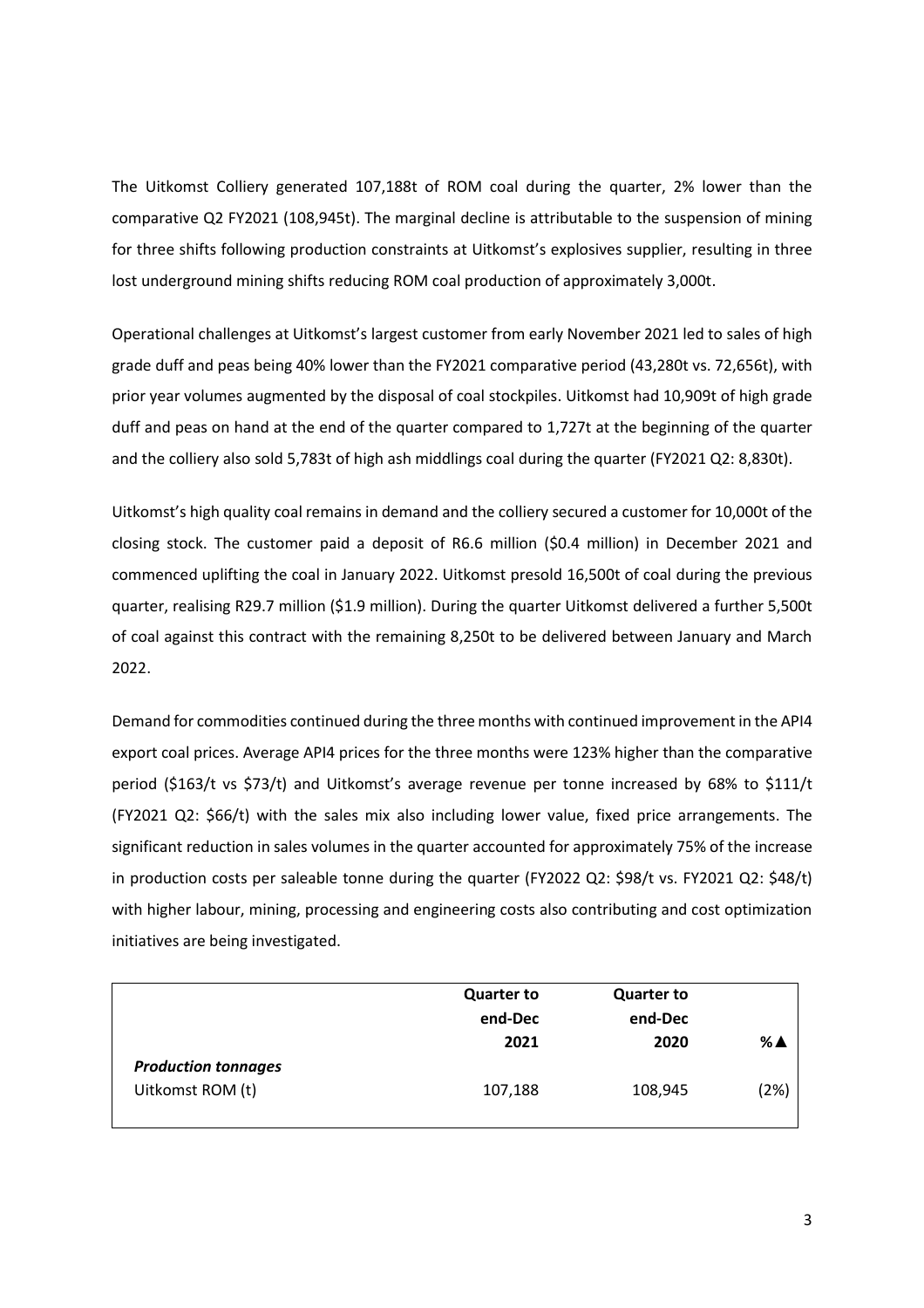|                                       | <b>Quarter to</b><br>end-Dec<br>2021 | <b>Quarter to</b><br>end-Dec<br>2020 | % A   |
|---------------------------------------|--------------------------------------|--------------------------------------|-------|
| <b>Sales tonnages</b>                 |                                      |                                      |       |
| High quality duff and peas (t)        | 43,280                               | 72,656                               | (40%) |
| Middlings sales (t)                   | 5,783                                | 8,830                                | (35%) |
|                                       | 49,063                               | 81,486                               | (40%) |
| <b>Quarter financial metrics</b>      |                                      |                                      |       |
| Revenue/t (\$)                        | 111                                  | 66                                   | 68%   |
| Revenue/t (ZAR)                       | 1,720                                | 1,029                                | 67%   |
| Production cost/saleable tonnes (\$)^ | 98                                   | 48                                   | 104%  |

*^ costs are all South African Rand based*

# **Makhado Hard Coking Coal Project – Soutpansberg Coalfield (67% owned post Black Economic Empowerment transaction)**

The fully permitted Makhado Project recorded no LTIs (FY2022 Q1: nil) during the quarter.

MC Mining's flagship Makhado Project has favourable economics and its development is expected to deliver positive returns for shareholders and will position the Company as South Africa's pre-eminent hard coking coal (**HCC**) producer. The IDC which holds a 6.7% equity interest in Baobab Mining & Exploration (Pty) Ltd (**Baobab**), the owner of Makhado, remains committed to the Company's growth. Subsequent to the end of the quarter, the IDC agreed to extend the date for repayment of the existing R160 million (\$10.3 million) loan plus interest as well as to extend the terminal draw down date in respect of the conditional R245 million (\$15.8 million) term loan facility for the development of the Makhado Project, to 30 November 2022. In the unlikely event that the Company does not repay the existing loan by the repayment date, the financing documentation allows for the debt to be converted into equity.

During January 2019, Baobab completed the acquisition of the Lukin and Salaita properties, being the key surface rights for the Makhado Project. The balance of the purchase price of R35 million (\$2.2 million) (plus interest) (the **Deferred Payment**) was payable by Baobab on 10 January 2022. The Company paid an instalment of R6 million (\$0.4 million) on 12 January 2022 which will be deducted from the Deferred Payment, and the vendor agreed to extend the due date for payment of the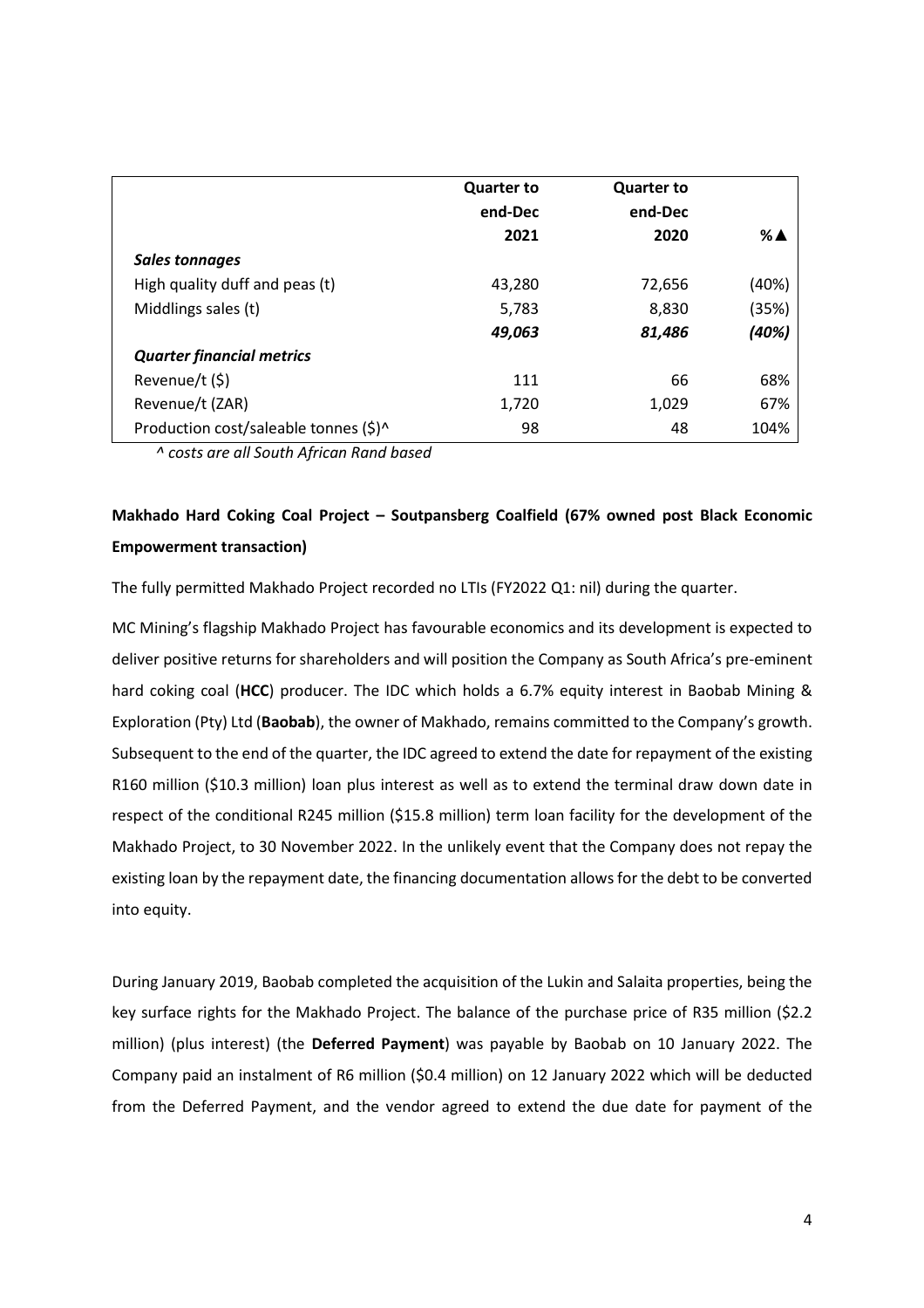balance, to 28 February 2022. MC Mining is currently resolving the funding required for the Deferred Payment and interest on the unpaid Deferred Payment will accrue at the effective annual rate of 15.2% from 10 January 2022.

The Company continues to work with Baobab and its advisers to complete the funding requirement for development of the Makhado Project. A further announcement will be made in due course, as and when applicable.

## **Vele Semi-Soft Coking and Thermal Coal Colliery – Limpopo (Tuli) Coalfield (100% owned)**

The Vele Colliery remained on care and maintenance during the quarter and no LTIs were recorded during the period (FY2022 Q1: nil). The Vele processing plant is to be refurbished and recommissioned as part of Phase 1 development of the Makhado Project.

#### **Greater Soutpansberg Project (GSP)– Soutpansberg Coalfield (74% owned)**

GSP recorded no LTIs (FY2022 Q1: nil) during the quarter and no reportable activities occurred during the period.

#### **Markets**

The demand for coal continued during the quarter, leading to a rise in the price of quality South African export thermal coal with average API4 prices improving to \$163/t compared to \$73/t recorded in Q2 FY2021 (FY2022 Q1: \$139/t). Demand for hard coking coal also increased with average prices of \$368/t compared to \$111/t in Q2 FY2021.

### **Directorate changes**

Appointment of Mr Junchao Liu as a Non-Executive Director of MC Mining following the retirement of long standing Non-Executive Director Mr Shangren Ding. Mr Liu is the Board representative of Haohua Energy International (Hong Kong) Co. Ltd (**HEI**), MC Mining's largest shareholder. Mr Liu is the Deputy Director of Business Development of Beijing Haohua Energy Resource Company and Deputy General Manager of HEI.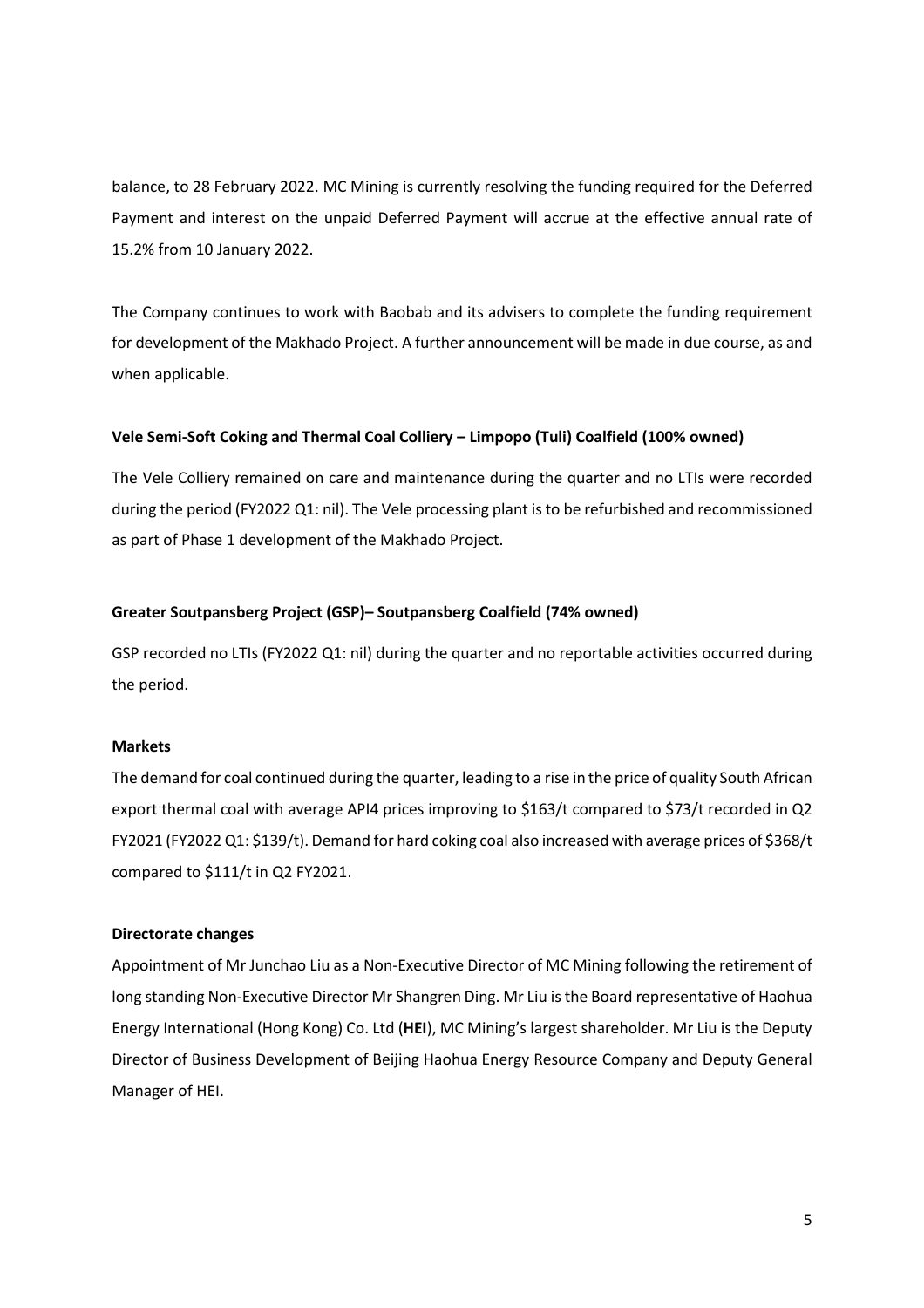### **Appendix 5B – Quarterly Cash Flow Report**

The cash balance as at 31 December 2021 was \$1.9 million with a further \$1.3 million of available facilities. The aggregate amount of payments to related parties and their associates as disclosed at item 6.1 of the December quarter Appendix 5B was \$63k, comprising executive director remuneration.

In order to meet its working capital requirements, the Group is exploring and progressing on several alternative strategies to raise additional funding including, but not limited to:

- The issue of new equity for cash in the Company to current and new shareholders, of which the MC Mining Group has a demonstrated history of success in this regard;
- The issue of new equity for cash in subsidiary companies which own the Makhado Project;
- Further debt funding;
- Further contractor BOOT (build, own, operate, transfer) funding arrangements; and
- The sale of a minority stake in the subsidiary companies holding the Makhado Project.

The Group also has the capacity if necessary to reduce its operating cost structure in order to minimise its working capital requirements and defer the timing of any future capital raising. The conclusion of the debt and equity raise is by its nature an involved process and is subject to successful negotiations with the external funders and shareholders. Any equity raise is likely to be subject to a due diligence process. The Group has a history of successful capital raisings to meet the Group's funding requirements.

# **Sam Randazzo Chief Executive Officer**

This announcement has been approved by the Company's Disclosure Committee. All figures are in South African rand or United States dollars unless otherwise stated.

| For more information contact: |           |                            |             |
|-------------------------------|-----------|----------------------------|-------------|
| Sam Randazzo                  | CEO       |                            | $+61408$    |
| Tony Bevan                    | Company   | <b>Endeavour Corporate</b> | 945010      |
|                               | Secretary | Services                   | +61 08 9316 |
|                               |           |                            | 9100        |
| <b>Company advisors:</b>      |           |                            |             |
| James Harris / James          | Nominated | <b>Strand Hanson</b>       | +44 20 7409 |
| Dance                         | Adviser   | Limited                    | 3494        |
|                               |           |                            |             |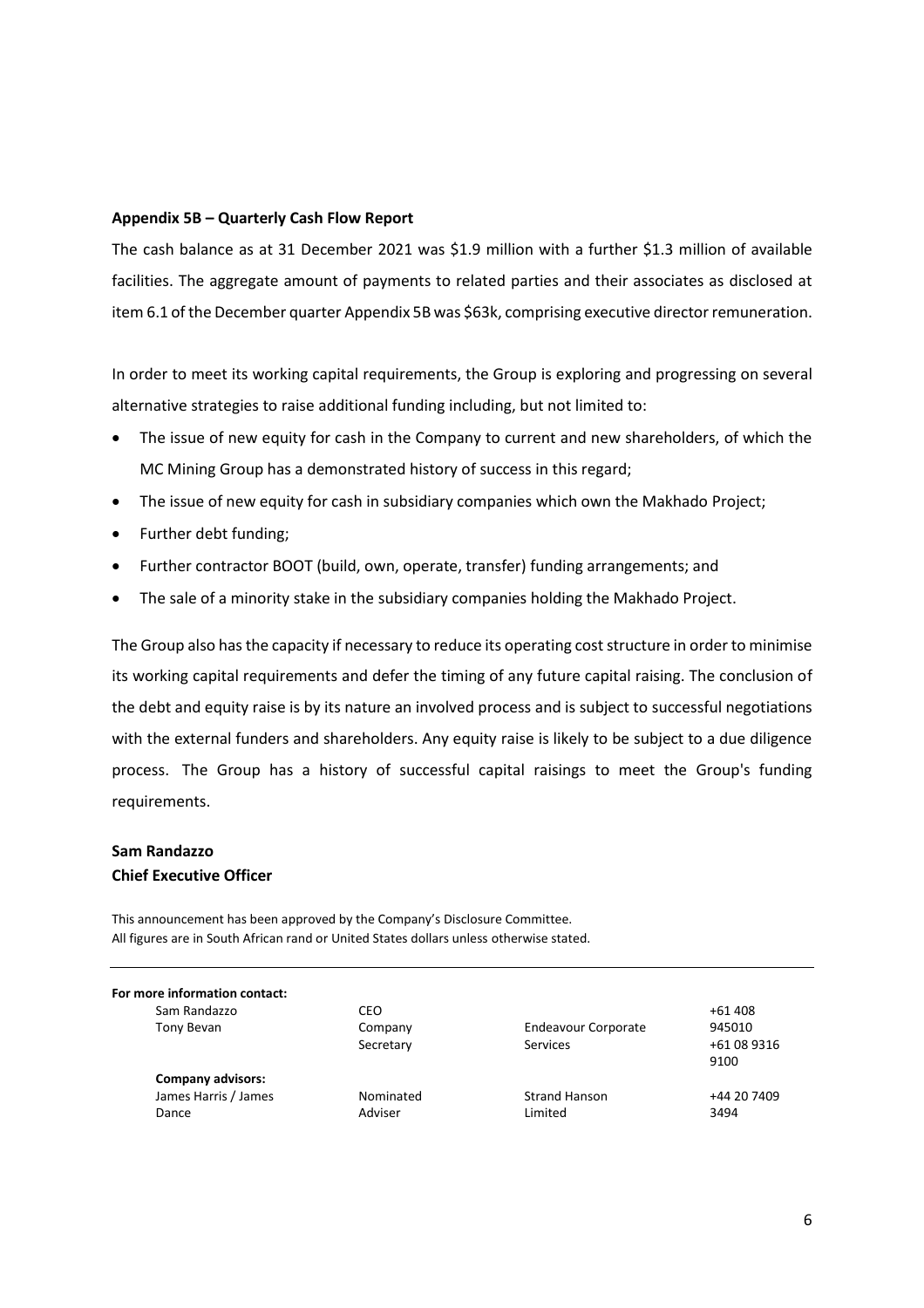| Rory Scott                                         | Broker (AIM)        | <b>Tennyson Securities</b> | +44 20 7186<br>9031 |
|----------------------------------------------------|---------------------|----------------------------|---------------------|
| James Duncan                                       | <b>Financial PR</b> | R&A Strategic              | +27 11 880          |
|                                                    | (South Africa)      | Communications             | 3924                |
| Investec Bank Limited is the nominated JSE Sponsor |                     |                            |                     |

#### **About MC Mining Limited:**

MC Mining is an AIM/ASX/JSE-listed coal exploration, development and mining company operating in South Africa. MC Mining's key projects include the Uitkomst Colliery (metallurgical and thermal coal), Makhado Project (hard coking coal), Vele Colliery (semi-soft coking and thermal coal), and the Greater Soutpansberg Projects (coking and thermal coal).

All figures are denominated in United States dollars unless otherwise stated. Safety metrics are compared to the preceding quarter while financial and operational metrics are measured against the comparable period in the previous financial year. A copy of this report is available on the Company's website[, www.mcmining.co.za.](http://www.mcmining.co.za/)

#### **Forward-looking statements**

This Announcement, including information included or incorporated by reference in this Announcement, may contain "forward-looking statements" concerning MC Mining that are subject to risks and uncertainties. Generally, the words "will", "may", "should", "continue", "believes", "expects", "intends", "anticipates" or similar expressions identify forward-looking statements. These forward-looking statements involve risks and uncertainties that could cause actual results to differ materially from those expressed in the forward-looking statements. Many of these risks and uncertainties relate to factors that are beyond MC Mining's ability to control or estimate precisely, such as future market conditions, changes in regulatory environment and the behaviour of other market participants. MC Mining cannot give any assurance that such forward-looking statements will prove to have been correct. The reader is cautioned not to place undue reliance on these forward-looking statements. MC Mining assumes no obligation and does not undertake any obligation to update or revise publicly any of the forward-looking statements set out herein, whether as a result of new information, future events or otherwise, except to the extent legally required.

#### **Statements of intention**

Statements of intention are statements of current intentions only, which may change as new information becomes available or circumstances change.

MC Mining has ensured that the mineral resources quoted are subject to good governance arrangements and internal control. The Company has engaged external independent consultants to update the mineral resource in accordance with the JORC Code 2012 and SAMREC 2016. The units of measure in this report are metric, with Tonnes (t) = 1,000kg. Technical information that requires subsequent calculations to derive subtotals, totals and weighted averages may involve a degree of rounding and consequently introduce an error. Where such errors occur MC Mining does not consider them to be material.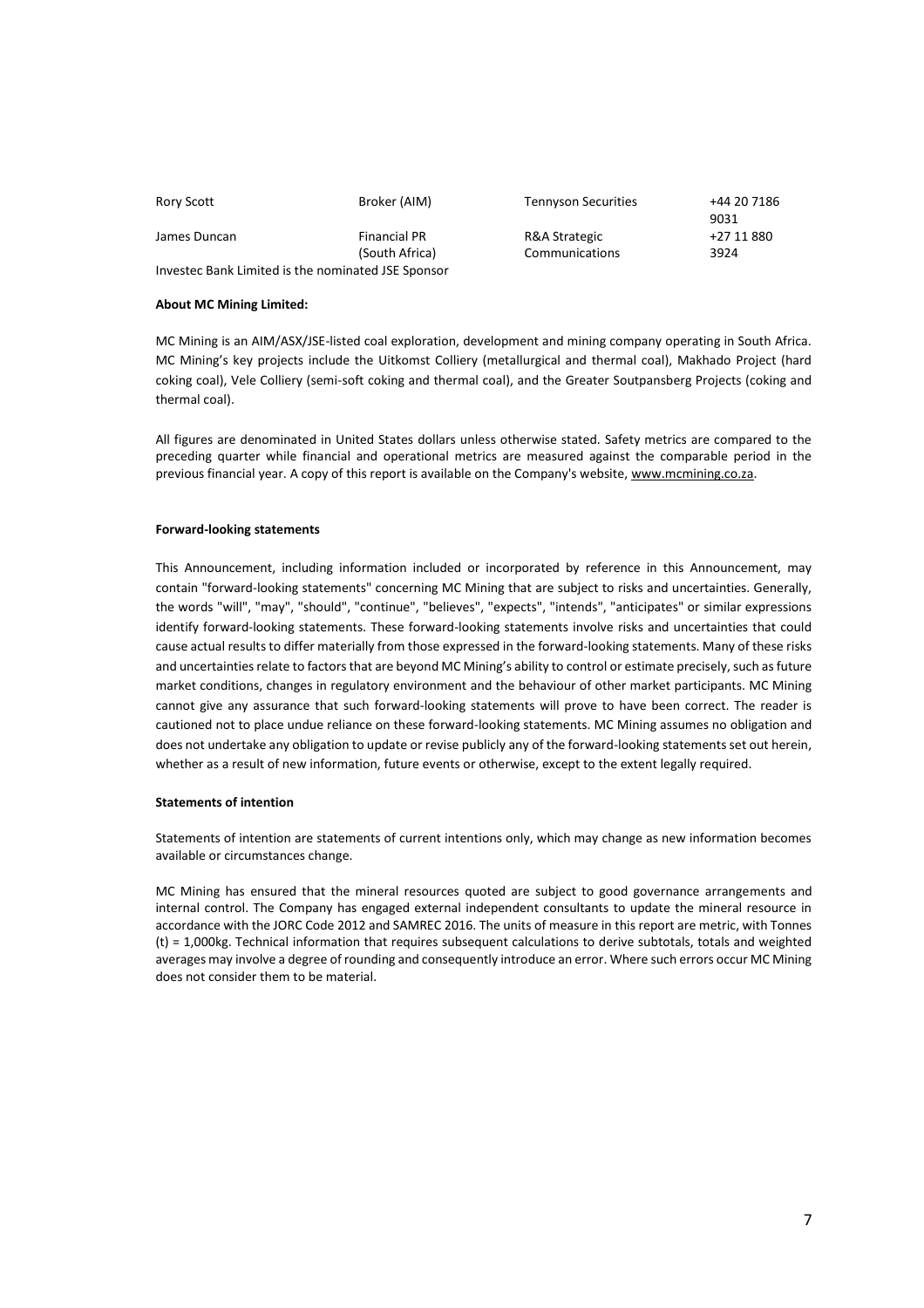## **Tenements held by MC Mining and its Controlled Entities**

|          |                                                           |          |          | Change  |
|----------|-----------------------------------------------------------|----------|----------|---------|
| Project  |                                                           |          |          | during  |
| Name     | <b>Tenement Number</b>                                    | Location | Interest | quarter |
| Chapudi  | Albert 686 MS                                             | Limpopo~ | 74%      |         |
| Project* | Bergwater 712 MS                                          |          | 74%      |         |
|          | Remaining Extent and Portion 2 of<br>Bergwater 697 MS     |          | 74%      |         |
|          | Blackstone Edge 705 MS                                    |          | 74%      |         |
|          | Remaining Extent & Portion 1 of<br>Bluebell 480 MS        |          | 74%      |         |
|          | Remaining Extent & Portion 1 of<br>Bushy Rise 702 MS      |          | 74%      |         |
|          | Castle Koppies 652 MS                                     |          | 74%      |         |
|          | Chapudi 752 MS                                            |          | 74%      |         |
|          | Remaining Extent, Portions 1, 3 & 4<br>of Coniston 699 MS |          | 74%      |         |
|          | Driehoek 631 MS                                           |          | 74%      |         |
|          |                                                           |          |          |         |
|          | Remaining Extent of Dorps-rivier<br>696 MS                |          | 74%      |         |
|          | Enfield 512 MS (consolidation of                          |          | 74%      |         |
|          | Remaining Extent of Enfield 474                           |          |          |         |
|          | MS, Brosdoorn 682 MS &                                    |          |          |         |
|          | Remaining Extent of Grootvlei<br>684 MS)                  |          |          |         |
|          | Remaining Extent and Portion 1 of                         |          | 74%      |         |
|          | Grootboomen 476 MS                                        |          | 74%      |         |
|          | Grootvlei 684 MS                                          |          | 74%      |         |
|          | Kalkbult 709 MS                                           |          | 74%      |         |
|          | Remaining Extent, Remaining                               |          | 74%      |         |
|          | Extent of Portion 2, Remaining                            |          |          |         |
|          | Extent of Portion 3, Portions 1,                          |          |          |         |
|          | 4, 5, 6, 7 & 8 of Kliprivier 692                          |          |          |         |
|          | <b>MS</b>                                                 |          |          |         |
|          | Remaining Extent of Koodoobult<br>664 MS                  |          | 74%      |         |
|          | Koschade 657 MS (Was Mapani Kop<br>656 MS)                |          | 74%      |         |
|          | Malapchani 659 MS                                         |          | 74%      |         |
|          | Mapani Ridge 660 MS                                       |          | 74%      |         |
|          | Melrose 469 MS                                            |          | 74%      |         |
|          | Middelfontein 683 MS                                      |          | 74%      |         |
|          | Mountain View 706 MS                                      |          | 74%      |         |
|          | M'tamba Vlei 654 MS                                       |          | 74%      |         |
|          | Remaining Extent & Portion 1 of<br>Pienaar 635 MS         |          | 74%      |         |
|          | Remaining Extent & Portion 1 of<br>Prince's Hill 704 MS   |          | 74%      |         |
|          |                                                           |          |          |         |
|          | Qualipan 655 MS                                           |          | 74%      |         |
|          | Queensdale 707 MS                                         |          | 74%      |         |
|          |                                                           |          |          |         |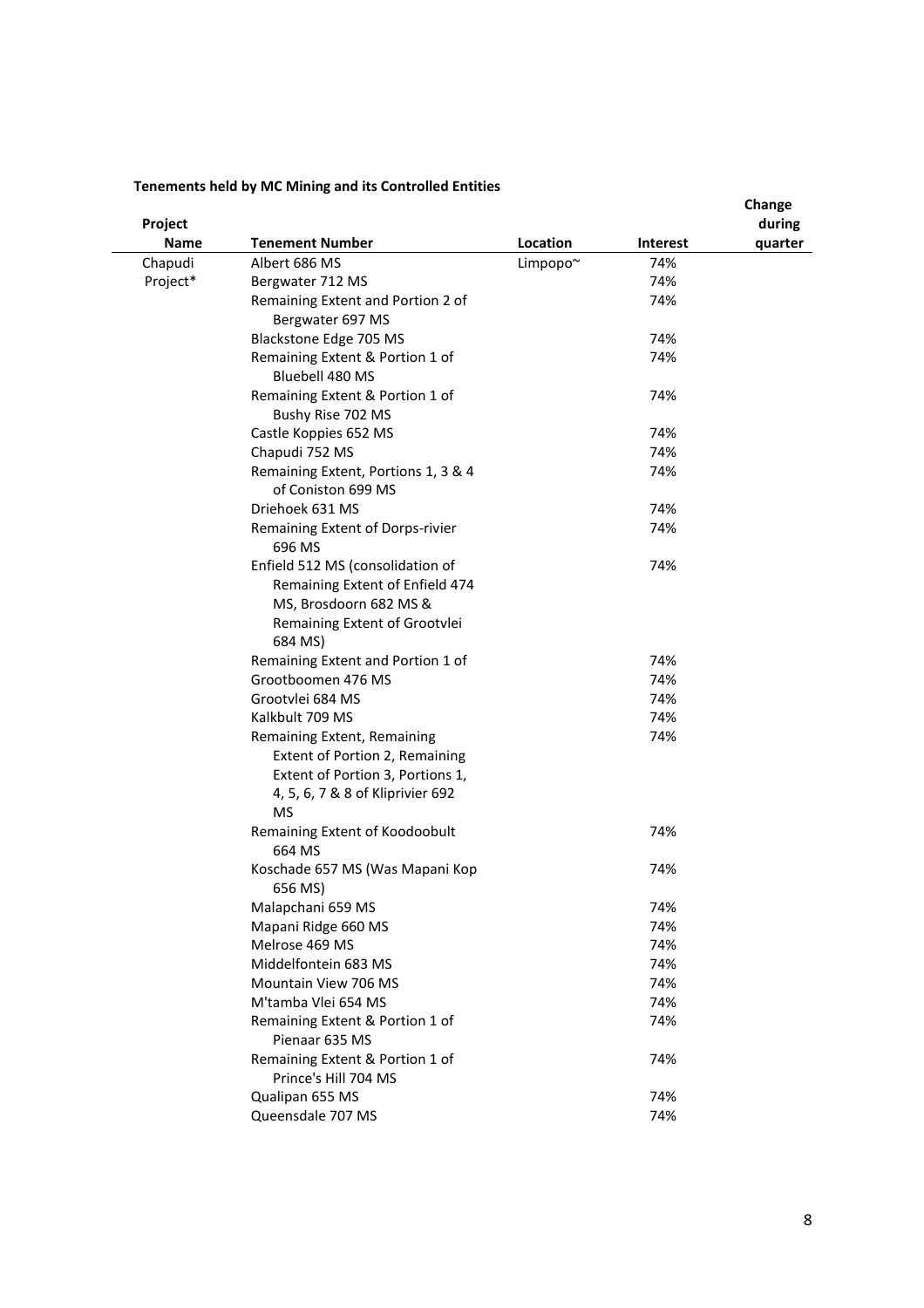|                       |                                                     |                      |                        | Change  |
|-----------------------|-----------------------------------------------------|----------------------|------------------------|---------|
| Project               |                                                     |                      |                        | during  |
| Name                  | Tenement Number                                     | Location             | <b>Interest</b><br>74% | quarter |
|                       | Remaining Extent & Portion 1 of<br>Ridge End 662 MS |                      |                        |         |
|                       | Remaining Extent & Portion 1 of                     |                      | 74%                    |         |
|                       | Rochdale 700 MS                                     |                      |                        |         |
|                       | Sandilands 708 MS                                   |                      | 74%                    |         |
|                       | Portions 1 & 2 of Sandpan 687 MS                    |                      | 74%                    |         |
|                       | Sandstone Edge 658 MS                               |                      | 74%                    |         |
|                       | Remaining Extent of Portions 2 & 3                  |                      | 74%                    |         |
|                       | of Sterkstroom 689 MS                               |                      |                        |         |
|                       | Sutherland 693 MS                                   |                      | 74%                    |         |
|                       | Remaining Extent & Portion 1 of                     |                      | 74%                    |         |
|                       | Varkfontein 671 MS                                  |                      |                        |         |
|                       | Remaining Extent, Portion 2,                        |                      | 74%                    |         |
|                       | Remaining Extent of Portion 1 of                    |                      |                        |         |
|                       | Vastval 477 MS                                      |                      |                        |         |
|                       | Vleifontein 691 MS                                  |                      | 74%                    |         |
|                       | Ptn 3, 4, 5 & 6 of Waterpoort 695                   |                      | 74%                    |         |
|                       | MS                                                  |                      |                        |         |
|                       | Wildebeesthoek 661 MS                               |                      | 74%                    |         |
|                       | Woodlands 701 MS                                    |                      | 74%                    |         |
| Kanowna               | M27/41                                              | Coolgardie^          | Royalty<>              |         |
| West &                | M27/47                                              |                      | Royalty<>              |         |
| Kalbara               | M27/59                                              |                      | Royalty<>              |         |
|                       | M27/72,27/73                                        |                      | Royalty<>              |         |
|                       | M27/114                                             |                      | Royalty<>              |         |
|                       | M27/196                                             |                      | Royalty<>              |         |
|                       | M27/181                                             |                      | 6.79%                  |         |
|                       | M27/414,27/415                                      |                      | Royalty<>              |         |
|                       | P27/1826-1829                                       |                      | Royalty<>              |         |
|                       | P27/1830-1842                                       |                      | Royalty<>              |         |
|                       | P27/1887                                            |                      | Royalty<>              |         |
| Abbotshall<br>Royalty | ML63/409,410                                        | Norseman^            | Royalty                |         |
| Kookynie              | ML40/061                                            | Leonora <sup>^</sup> | Royalty                |         |
| Royalty               | ML40/135,136                                        |                      | Royalty                |         |
| Makhado               | Fripp 645 MS                                        | Limpopo~             | 69%#                   |         |
| Project               | Lukin 643 MS                                        |                      | 69%#                   |         |
|                       | Mutamba 668 MS                                      |                      | 69%#                   |         |
|                       | Salaita 188 MT                                      |                      | 69%#                   |         |
|                       | Tanga 849 MS                                        |                      | 69%#                   |         |
|                       | Daru 889 MS                                         |                      | 69%#                   |         |
|                       | Windhoek 900 MS                                     |                      | 69%#                   |         |
| Generaal              | Beck 568 MS                                         | Limpopo~             | 74%                    |         |
| Project*              | Bekaf 650 MS                                        |                      | 74%                    |         |
|                       | Remaining Extent & Portion 1 of                     |                      | 74%                    |         |
|                       | Boas 642 MS-                                        |                      |                        |         |
|                       | Chase 576 MS                                        |                      | 74%                    |         |
|                       |                                                     |                      |                        |         |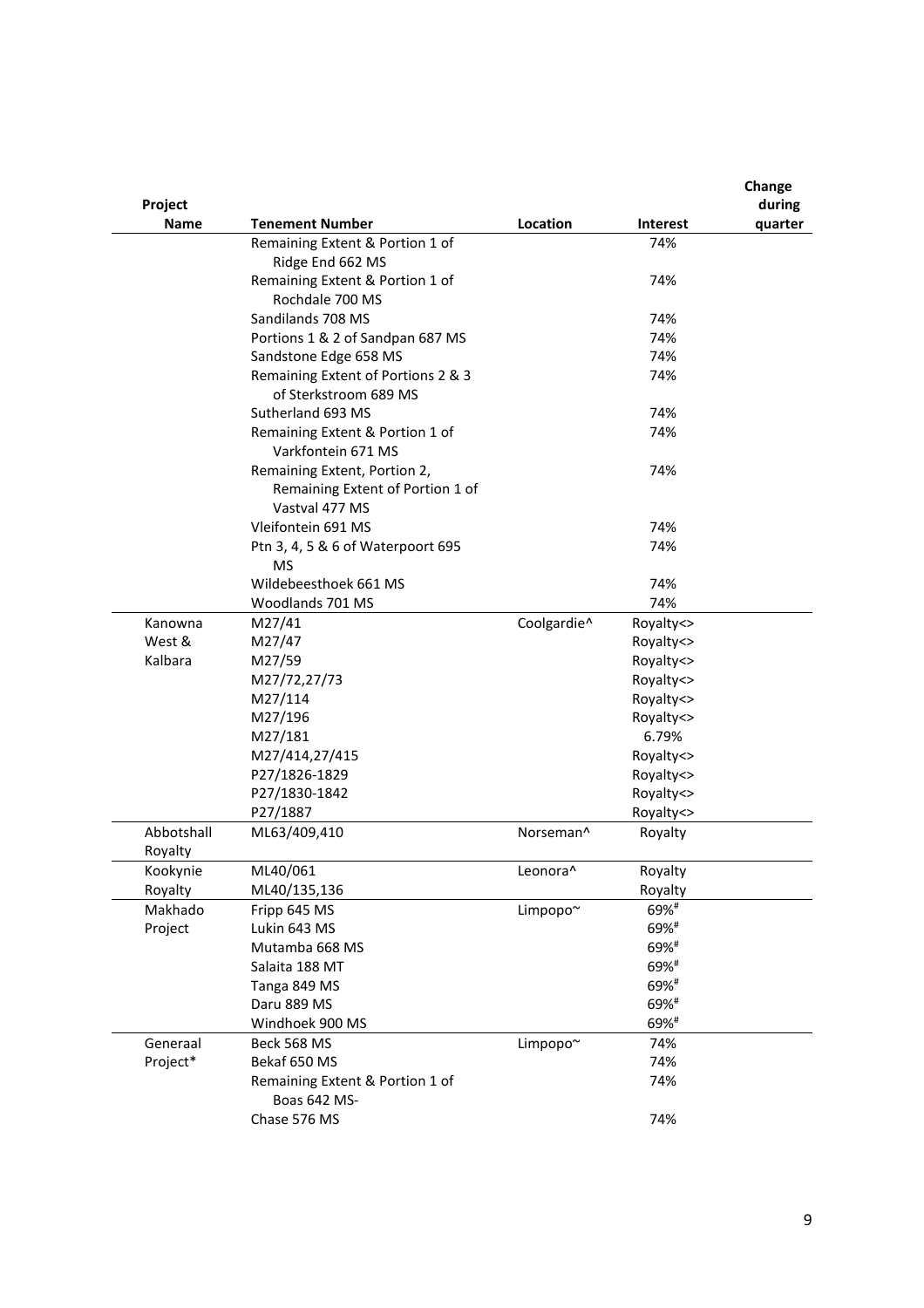| Project     |                                                          |          |                 | Change<br>during |
|-------------|----------------------------------------------------------|----------|-----------------|------------------|
| <b>Name</b> | <b>Tenement Number</b>                                   | Location | <b>Interest</b> | quarter          |
|             | Coen Britz 646 MS                                        |          | 74%             |                  |
|             | Fanie 578 MS                                             |          | 74%             |                  |
|             | Portions 1, 2 and Remaining Extent                       |          | 74%             |                  |
|             | of Generaal 587 MS                                       |          |                 |                  |
|             | Joffre 584 MS                                            |          | 74%             |                  |
|             | Juliana 647 MS                                           |          | 74%             |                  |
|             | Kleinenberg 636 MS                                       |          | 74%             |                  |
|             | Remaining Extent of Maseri Pan<br>520 MS                 |          | 74%             |                  |
|             | Remaining Extent and Portion 2 of<br>Mount Stuart 153 MT |          | 100%            |                  |
|             | Nakab 184 MT                                             |          | 100%            |                  |
|             | Phantom 640 MS                                           |          | 74%             |                  |
|             | Riet 182 MT                                              |          | 100%            |                  |
|             | Rissik 637 MS                                            |          | 100%            |                  |
|             | Schuitdrift 179 MT                                       |          | 100%            |                  |
|             | Septimus 156 MT                                          |          | 100%            |                  |
|             | Solitude 111 MT                                          |          | 74%             |                  |
|             | Stayt 183 MT                                             |          | 100%            |                  |
|             | Remaining Extent & Portion 1 of                          |          | 100%            |                  |
|             | Terblanche 155 MT                                        |          |                 |                  |
|             | Van Deventer 641 MS                                      |          | 74%             |                  |
|             | Wildgoose 577 MS                                         |          | 74%             |                  |
| Mopane      | Ancaster 501 MS                                          | Limpopo~ | 100%            |                  |
| Project*    | Banff 502 MS                                             |          | 74%             |                  |
|             | Bierman 599 MS                                           |          | 74%             |                  |
|             | Cavan 508 MS                                             |          | 100%            |                  |
|             | Cohen 591 MS                                             |          | 100%            |                  |
|             | Remaining Extent, Portions 1 & 2 of<br>Delft 499 MS      |          | 74%             |                  |
|             | Dreyer 526 MS                                            |          | 74%             |                  |
|             | Remaining Extent of Du Toit 563<br><b>MS</b>             |          | 74%             |                  |
|             | Faure 562 MS                                             |          | 74%             |                  |
|             | Remaining Extent and Portion 1 of<br>Goosen 530 MS       |          | 74%             |                  |
|             | Hermanus 533 MS                                          |          | 74%             |                  |
|             | Jutland 536 MS                                           |          | 100%            |                  |
|             | Krige 495 MS                                             |          | 74%             |                  |
|             | Mons 557 MS                                              |          | 100%            |                  |
|             | Remaining Extent of Otto 560 MS<br>(Now Honeymoon)       |          | 74%             |                  |
|             | Remaining Extent & Portion 1 of<br>Pretorius 531 MS      |          | 74%             |                  |
|             | Schalk 542 MS                                            |          | 74%             |                  |
|             | Stubbs 558 MS                                            |          | 100%            |                  |
|             | Ursa Minor 551 MS                                        |          | 74%             |                  |
|             |                                                          |          |                 |                  |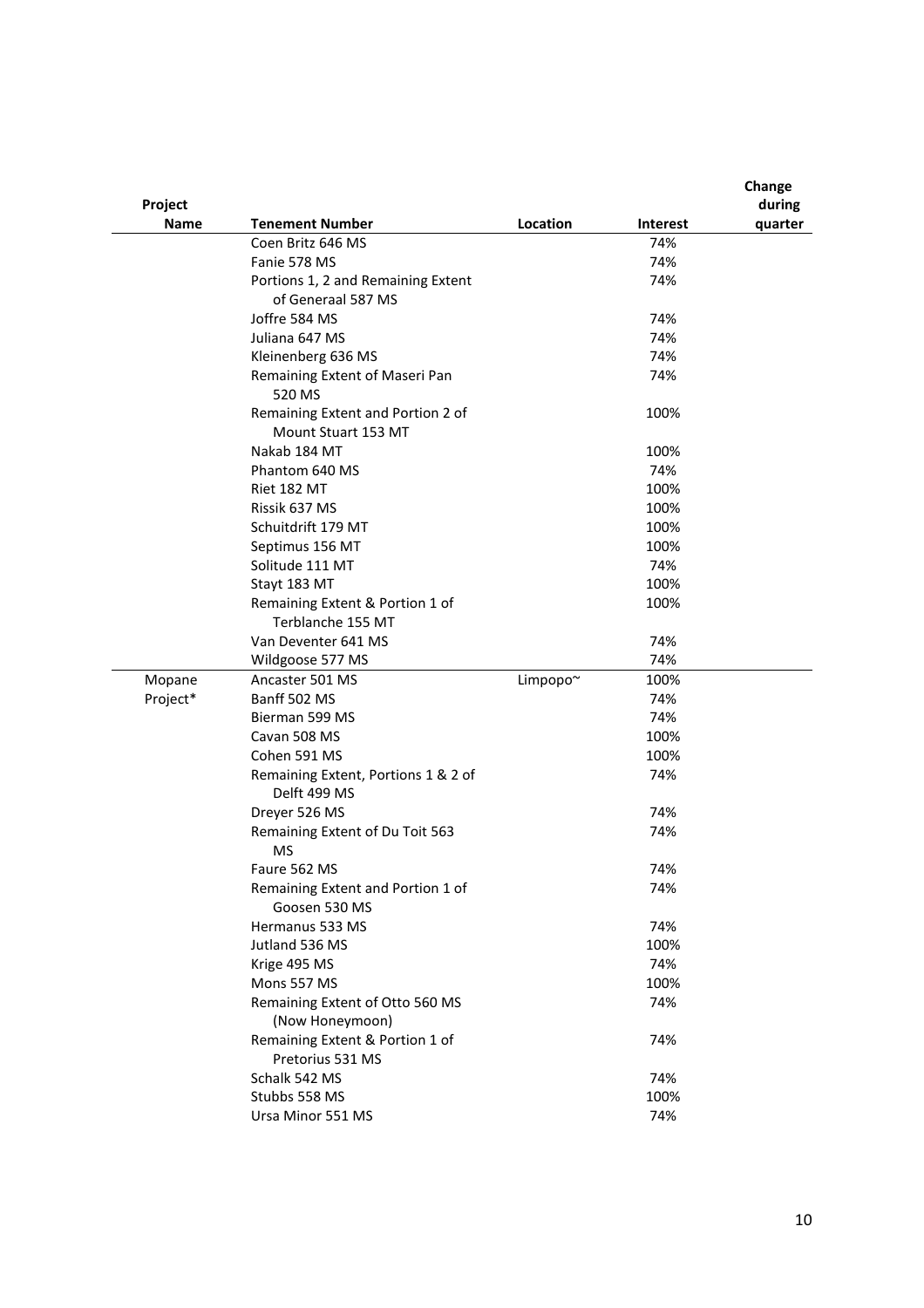| Project     |                                                          |              |                 | Change<br>during |
|-------------|----------------------------------------------------------|--------------|-----------------|------------------|
| <b>Name</b> | <b>Tenement Number</b>                                   | Location     | <b>Interest</b> | quarter          |
|             | Van Heerden 519 MS                                       |              | 74%             |                  |
|             | Portions 1, 3, 4, 5, 6, 7, 8, 9,                         |              | 74%             |                  |
|             | Remaining Extent of Portion 10,                          |              |                 |                  |
|             | Portions 13, 14, 15, 16, 17, 18,                         |              |                 |                  |
|             | 19, 20, 21, 22, 23, 24, 26, 27, 29,                      |              |                 |                  |
|             | 30, 35, 36, 37, 38, 39, 40, 41, 44,                      |              |                 |                  |
|             | 45, 46, 48, 49, 50, 51, 52 & 54 of                       |              |                 |                  |
|             | Vera 815 MS                                              |              |                 |                  |
|             | Remaining Extent of Verdun 535                           |              | 74%             |                  |
|             | <b>MS</b>                                                |              |                 |                  |
|             | Voorburg 503 MS                                          |              | 100%            |                  |
|             | Scheveningen 500 MS                                      |              | 74%             |                  |
| Uitkomst    | Portion 3 (of 2) of Kweekspruit No.                      | KwaZulu-     | 70%             |                  |
| Colliery    | 22                                                       | Natal $\sim$ |                 |                  |
| and         | Portion 8 (of 1) of Kweekspruit No.                      |              | 70%             |                  |
| prospects   | 22                                                       |              |                 |                  |
|             | Remainder of Portion 1 of Uitkomst                       |              | 70%             |                  |
|             | No. 95                                                   |              |                 |                  |
|             | Portion 5 (of 2) of Uitkomst No. 95                      |              | 70%             |                  |
|             | <b>Remainder Portion1 of Vaalbank</b><br>No. 103         |              | 70%             |                  |
|             | Portion 4 (of 1) of Vaalbank No. 103                     |              | 70%             |                  |
|             | Portion 5 (of 1) of Vaalbank No. 103                     |              | 70%             |                  |
|             | Remainder of Portion 1 of                                |              | 70%             |                  |
|             | Rustverwacht No. 151                                     |              |                 |                  |
|             | Remainder of Portion 2 of                                |              | 70%             |                  |
|             | Rustverwacht No. 151                                     |              |                 |                  |
|             | Remainder of Portion 3 (of 1) of                         |              | 70%             |                  |
|             | Rustverwacht No. 151                                     |              |                 |                  |
|             | Portion 4 (of 1) Rustverwacht                            |              | 70%             |                  |
|             | No.151                                                   |              |                 |                  |
|             | Portion 5 (of 1) Rustverwacht No.<br>151                 |              | 70%             |                  |
|             | Remainder of Portion 6 (of 1) of<br>Rustverwacht No. 151 |              | 70%             |                  |
|             | Portion 7 (of 1) of Rustverwacht No.<br>151              |              | 70%             |                  |
|             | Portion 8 (of 2) of Rustverwacht No.<br>151              |              | 70%             |                  |
|             | Remainder of Portion 9 (of 2) of<br>Rustverwacht No. 151 |              | 70%             |                  |
|             | Portion 11 (of 6) of Rustverwacht<br>No. 151             |              | 70%             |                  |
|             | Portion 12 (of 9) of Rustverwacht<br>No. 151             |              | 70%             |                  |
|             | Portion 13 (of 2) of Rustverwacht<br>No. 151             |              | 70%             |                  |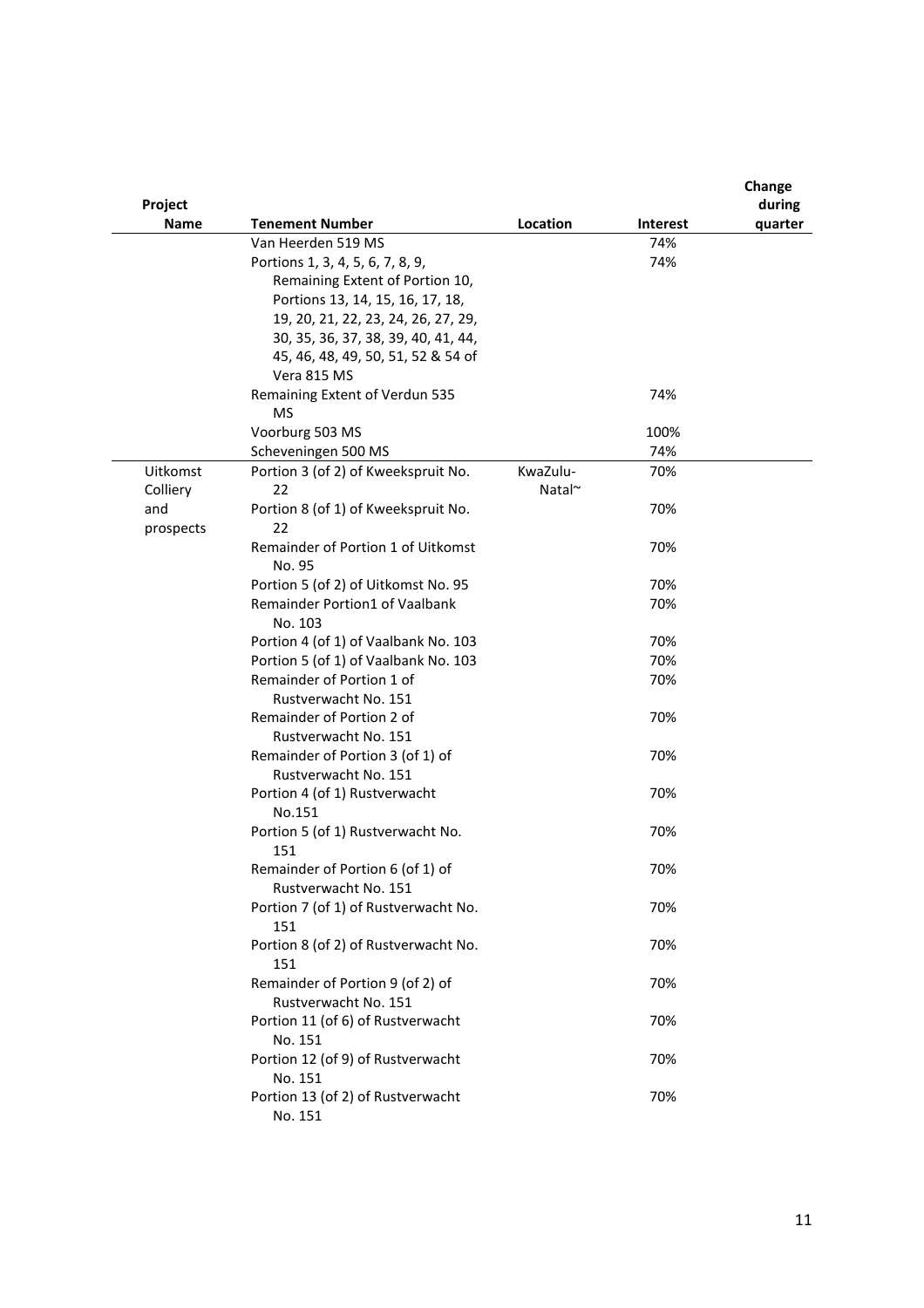| Project     |                                                                  |          |            | Change<br>during |
|-------------|------------------------------------------------------------------|----------|------------|------------------|
| <b>Name</b> | <b>Tenement Number</b>                                           | Location | Interest   | quarter          |
|             | Portion 14 (of 2) of Rustverwacht                                |          | 70%        |                  |
|             | No. 151                                                          |          |            |                  |
|             | Portion 15 (of 3) of Rustverwacht                                |          | 70%        |                  |
|             | No. 151                                                          |          |            |                  |
|             | Portion 16 (of 3) of Rustverwacht                                |          | 70%        |                  |
|             | No. 151                                                          |          |            |                  |
|             | Portion 17 (of 2) of Rustverwacht                                |          | 70%        |                  |
|             | No. 151                                                          |          |            |                  |
|             | Portion 18 (of 3) of Waterval No.                                |          | 70%        |                  |
|             | 157                                                              |          |            |                  |
|             | Remainder of Portion 1 of Klipspruit<br>No. 178                  |          | 70%        |                  |
|             | Remainder of Portion 4 of Klipspruit                             |          | 70%        |                  |
|             | No. 178                                                          |          |            |                  |
|             | Remainder of Portion 5 of Klipspruit                             |          | 70%        |                  |
|             | No. 178                                                          |          |            |                  |
|             | Portion 6 of Klipspruit No. 178                                  |          | 70%        |                  |
|             | Portion 7 (of 1) of Klipspruit No.                               |          | 70%        |                  |
|             | 178                                                              |          |            |                  |
|             | Portion 8 (of 1 ) of Klipspruit No.                              |          | 70%        |                  |
|             | 178                                                              |          |            |                  |
|             | Portion 9 of Klipspruit No. 178                                  |          | 70%        |                  |
|             | Remainder of Portion 10 (of 5) of                                |          | 70%        |                  |
|             | Klipspruit No. 178                                               |          |            |                  |
|             | Portion 11 (of 5) of Klipspruit No.                              |          | 70%        |                  |
|             | 178                                                              |          |            |                  |
|             | Portion 13 (of 4) of Klipspruit No.                              |          | 70%        |                  |
|             | 178                                                              |          |            |                  |
|             | Remainder of Portion 14 of                                       |          | 70%        |                  |
|             | Klipspruit No. 178                                               |          |            |                  |
|             | Portion 16 (of 14) of Klipspruit No.                             |          | 70%        |                  |
|             | 178                                                              |          |            |                  |
|             | Portion 18 of Klipspruit No. 178                                 |          | 70%        |                  |
|             | Portion 23 of Klipspruit No. 178                                 |          | 70%        |                  |
|             | Remainder of Portion 1 of                                        |          | 70%        |                  |
|             | Jackalsdraai No. 299                                             |          |            |                  |
|             | Remainder of Jericho B No. 400                                   |          | 70%        |                  |
|             | Portion 1 of Jericho B No. 400<br>Portion 2 of Jericho B No. 400 |          | 70%<br>70% |                  |
|             | Portion 3 of Jericho B No. 400                                   |          | 70%        |                  |
|             | Remainder of Jericho C No. 413                                   |          | 70%        |                  |
|             | Portion 1 of Jericho C No. 413                                   |          | 70%        |                  |
|             | Remainder of Portion 1 of Jericho A                              |          | 70%        |                  |
|             | No. 414                                                          |          |            |                  |
|             | Remainder of Portion 2 (of 1) of                                 |          | 70%        |                  |
|             | Jericho A No. 414                                                |          |            |                  |
|             | Portion 3 (of 1) of Jericho A No. 414                            |          | 70%        |                  |
|             |                                                                  |          |            |                  |